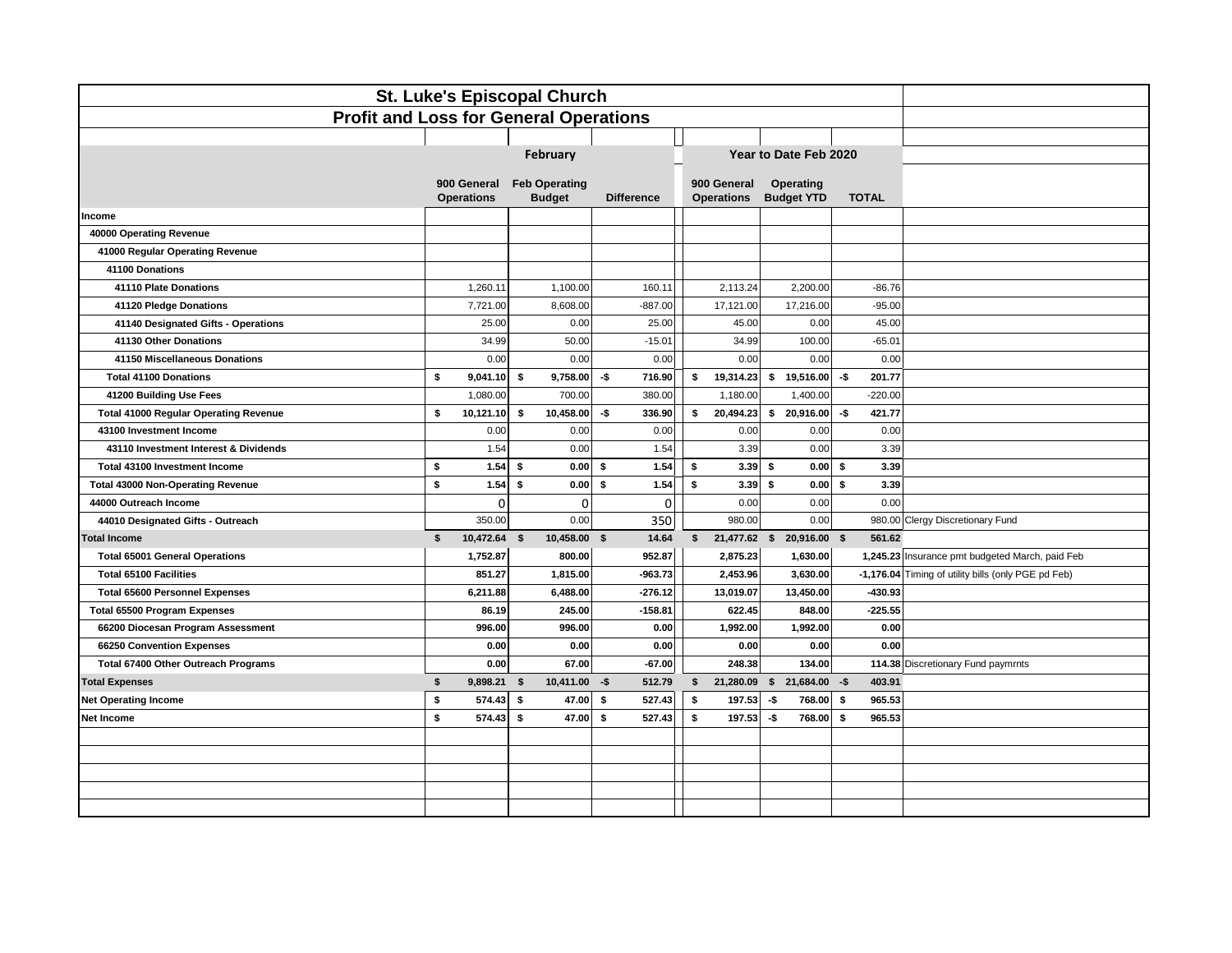| St. Luke's Episcopal Church            |      |               |                                          |                |                      |                                                                                   |    |           |                   |           |                 |  |
|----------------------------------------|------|---------------|------------------------------------------|----------------|----------------------|-----------------------------------------------------------------------------------|----|-----------|-------------------|-----------|-----------------|--|
|                                        |      |               |                                          |                | <b>Balance Sheet</b> |                                                                                   |    |           |                   |           |                 |  |
| As of February 29, 2020                |      |               |                                          |                |                      |                                                                                   |    |           |                   |           |                 |  |
|                                        |      |               | <b>Total</b>                             |                |                      | <b>Total</b>                                                                      |    |           |                   |           |                 |  |
| <b>ASSETS</b>                          | 2020 |               | As of Feb 29, As of Dec 31,<br>2019 (PP) |                | Change               | As of Feb 29, As of Dec 31,<br>2020<br>2019 (PP)<br><b>LIABILITIES AND EQUITY</b> |    |           | Change            |           |                 |  |
| <b>Current Assets</b>                  |      |               |                                          |                |                      | Liabilities                                                                       |    |           |                   |           |                 |  |
| <b>Bank Accounts</b>                   |      |               |                                          |                |                      | <b>Current Liabilities</b>                                                        |    |           |                   |           |                 |  |
| 10001 U.S. National Bank               |      | $\Omega$      |                                          | $\bf 0$        | $\Omega$             | <b>Accounts Payable</b>                                                           |    |           |                   |           |                 |  |
| 10002 US Bank - Springwater            |      | $\mathbf 0$   |                                          | $\pmb{0}$      | $\overline{0}$       | 20000 Accounts Payable                                                            |    |           |                   |           |                 |  |
| 10003 Petty Cash                       |      | 200           | 200                                      |                | $\mathbf 0$          | <b>Total Accounts Payable</b>                                                     |    |           |                   |           |                 |  |
| 10004 Clergy Discretionary Checking    |      | 1,783         | 716                                      |                | 1,067                | <b>Credit Cards</b>                                                               |    |           |                   |           |                 |  |
| 10010 OnPoint Checking                 |      | 30,857        | 37,572                                   |                | $-6,715$             | U S Bank Visa                                                                     |    |           |                   |           |                 |  |
| 10015 On Point Business Savings        |      | 5             |                                          | 5              | $\overline{0}$       | <b>Total Credit Cards</b>                                                         |    |           |                   |           |                 |  |
| <b>Total Bank Accounts</b>             | \$   | 32,844        | \$<br>$38,493$ \$                        |                | (5,648)              |                                                                                   |    |           |                   |           |                 |  |
| <b>Accounts Receivable</b>             |      |               |                                          |                |                      |                                                                                   |    |           |                   |           |                 |  |
| 11000 Accounts Receivable              |      | $\mathbf 0$   |                                          | $\bf 0$        | $\overline{0}$       |                                                                                   |    |           |                   |           |                 |  |
| <b>Total Accounts Receivable</b>       | \$   |               | \$                                       | \$             |                      |                                                                                   |    |           |                   |           |                 |  |
| <b>Other Current Assets</b>            |      |               |                                          |                |                      | <b>Other Current Liabilities</b>                                                  |    |           |                   |           |                 |  |
| 10500 Investment Accounts              |      | $\mathbf 0$   |                                          | $\pmb{0}$      | 0                    | 24100 Accrued Leave and Payroll                                                   |    |           |                   |           |                 |  |
| 10510 Malcolm Fund - Cash              |      |               |                                          | $\overline{4}$ | $\overline{0}$       | 24300 Pass-Thru Donations                                                         |    | 65        |                   | 60        | 5               |  |
| 10520 Malcolm Fund - Long Term         |      | $\mathcal{R}$ |                                          | 3              | $\mathbf 0$          | 25400 Other Current Liabilities                                                   |    |           |                   |           |                 |  |
| 10530 REM Investment Fund              |      | 3             |                                          | $\mathbf{3}$   | $\overline{0}$       | 25410 Unredemeed Groupons                                                         |    |           |                   |           |                 |  |
| 10540 Rene' Bozarth Memorial Endow.    |      | $\Omega$      |                                          | $\mathbf 0$    | $\mathbf 0$          | <b>Total 25400 Other Current Liabilities</b>                                      |    |           |                   |           |                 |  |
| <b>Total 10500 Investment Accounts</b> | \$   | 9             | \$                                       | 9<br>\$        |                      | <b>Total Other Current Liabilities</b>                                            | \$ | 65        | -\$               | 60<br>-\$ | 5               |  |
| 11520 Diocese Acct Malcolm STIF        |      | 10,200        | 10,200                                   |                | 0                    | <b>Total Current Liabilities</b>                                                  | \$ | 65        | s.                | $60$ \$   | $5\overline{5}$ |  |
| 11530 Diocese Acct REM Rector Ed STIF  |      | 12,806        | 12,806                                   |                | 0                    |                                                                                   |    |           |                   |           |                 |  |
| 11540 Diocese Bozarth Labryinth STIF   |      | 797           | 797                                      |                | $\mathbf 0$          |                                                                                   |    |           |                   |           |                 |  |
| 13000 Prepaid Expenses                 |      | $\mathbf 0$   |                                          | $\pmb{0}$      | 0                    | <b>Long-Term Liabilities</b>                                                      |    |           |                   |           |                 |  |
| 17520 Diocese Malcolm DIF              |      | 40,000        | 40,000                                   |                | $\mathbf 0$          | 27200 Other Liabilities                                                           |    |           |                   |           |                 |  |
| 17530 Diocese Acct REM Rector Ed DIF   |      | 92,000        | 92,000                                   |                | 0                    | <b>Property Fund Balance</b>                                                      |    |           |                   |           |                 |  |
| 17540 Diocese Bozarth Labryinth DIF    |      | 25,000        | 25,000                                   |                | $\overline{0}$       | <b>Total Long-Term Liabilities</b>                                                | \$ |           | \$                | \$        |                 |  |
| <b>Undeposited Funds</b>               |      | $\mathbf 0$   |                                          | $\mathbf 0$    | $\mathbf 0$          | <b>Total Liabilities</b>                                                          | \$ | 65        | \$                | s.<br>60  | 5               |  |
| <b>Total Other Current Assets</b>      | \$   | 180,812       | -\$<br>180,812                           | \$             |                      |                                                                                   |    |           |                   |           |                 |  |
| <b>Total Current Assets</b>            | \$   | 213,657       | \$<br>$219,305$ \$                       |                | (5,648)              |                                                                                   |    |           |                   |           |                 |  |
| <b>Fixed Assets</b>                    |      |               |                                          |                |                      |                                                                                   |    |           |                   |           |                 |  |
| 15700 Improvements - Land              |      | 16,500        | 16,500                                   |                | 0                    |                                                                                   |    |           |                   |           |                 |  |
| 17100 Accum Depr - Land Improvements   |      | $-458$        | $-458$                                   |                | 0                    | <b>Equity</b>                                                                     |    |           |                   |           |                 |  |
| <b>Building / Improvements</b>         |      | 832,242       | 832,242                                  |                | 0                    | 3000 Opening Bal Equity                                                           |    |           |                   |           |                 |  |
| <b>Building Contents</b>               |      | 139,706       | 139,706                                  |                | $\mathbf 0$          | 3200 Perm. Restricted Net Assets                                                  |    | 25,000    | 25,000            |           |                 |  |
| Columbarium                            |      | 16,810        | 8,490                                    |                | 8,320                | 3300 Temp Restricted Net Assets                                                   |    | 120,174   | 120,174           |           |                 |  |
| <b>Furniture &amp; Equipment</b>       |      | 2,180         | 2,180                                    |                | $\mathbf 0$          | 3900 Unrestricted Net Assets                                                      |    | 84,741    | 84,741            |           |                 |  |
| Labyrinth                              |      | 58,428        | 58,428                                   |                | $\overline{0}$       | 3910 Unrestricted Assets - Buildings & Land                                       |    | 1,169,418 | 1,169,418         |           |                 |  |
| Land                                   |      | 123,000       | 123,000                                  |                | 0                    | 2,667<br>Net Income                                                               |    | 2.667     |                   |           |                 |  |
| <b>Total Fixed Assets</b>              | \$   | 1,188,408     | \$<br>1,180,088                          | -\$            | 8,320                | <b>Total Equity</b>                                                               | \$ | 1,402,000 | 1,399,333<br>- \$ | \$        | 2,667           |  |
| <b>TOTAL ASSETS</b>                    | \$   | 1,402,065     | -S<br>1,399,393                          | - \$           | 2,672                | <b>TOTAL LIABILITIES AND EQUITY</b>                                               | \$ | 1,402,065 | 1,399,393<br>-\$  | \$        | 2,672           |  |
|                                        |      |               |                                          |                |                      |                                                                                   |    |           |                   |           |                 |  |